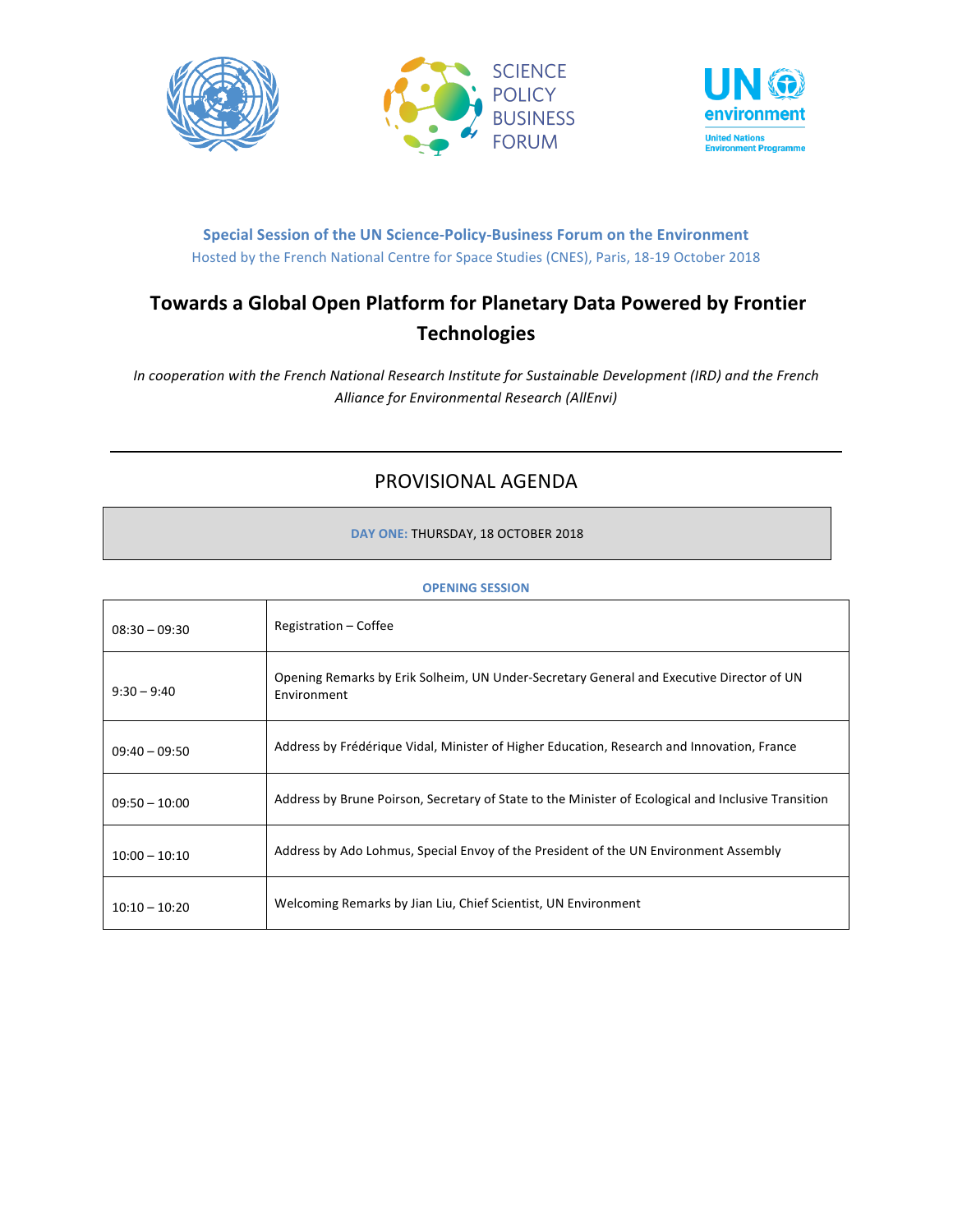## **PART ONE**

#### **EARTH OBSERVATIONs AND PLANETARY DATA: WHERE WE ARE AND WHERE WE WANT TO BE**

| $10:20 - 10:40$ | <b>Setting the Stage</b><br>David Jensen, Head, MapX, UN Environment<br>Laurent Durieux, IA, Big Earth Data, IRD                                                   |
|-----------------|--------------------------------------------------------------------------------------------------------------------------------------------------------------------|
| $10:40 - 11:00$ | <b>Earth Observations: Access, Equity and Enabling Conditions</b><br>Gilberto Camara, Director, the Group on Earth Observations                                    |
| $11:00 - 11:20$ | How will the Earth Observations Market Evolve with the Rise of AI?<br>Maurice Borgeaud, Head of Earth Observations, European Space Agency                          |
| $11:20 - 11:40$ | China's New Technological Frontiers in Planetary Data Management<br>Jie Liu, Director, International Affairs, Institute of Remote Sensing and Digital Earth, China |
| $11:40 - 12:00$ | The UN World Environment Situation Room<br>Alexandre Caldas, Chief, Technology and Innovation, UN Environment                                                      |
| $12:00 - 12:20$ | <b>Earth Observations: The role of Citizen Science</b><br>Anne Bowser Director of Innovation, the Wilson Centre                                                    |
| $12:20 - 12:40$ | Observing Climate Change and its Impacts - Creating the Model Project<br>Dr. Selma Cherchali, Programme Director, Space Climate Observatory                        |
| $12:40 - 13:00$ | <b>Conclusions and Recommendations</b>                                                                                                                             |
| $13:00 - 14:30$ | <b>Lunch Break</b>                                                                                                                                                 |

# **PART TWO**

## **NEW FRONTIERS IN TECHNOLOGY AND INFRASTRUCTURE**

| $14:30 - 14:50$ | <b>Al for Humanity</b><br>Cédric Villani                                                                                         |
|-----------------|----------------------------------------------------------------------------------------------------------------------------------|
| $14:50 - 15:10$ | AI: Value Alignment and Moral Meta-reasoning<br>Stuart Russel, Professor of Computer Science, University of California, Berkeley |
| $15:10 - 15:30$ | <b>New Frontiers in Data Management and Access</b><br><b>IBM</b>                                                                 |
| $15:30 - 15:50$ | How Frontier Technologies Power Open Planetary Data Systems - Private Sector Perspective<br>Andrew Zolli, Planet.com             |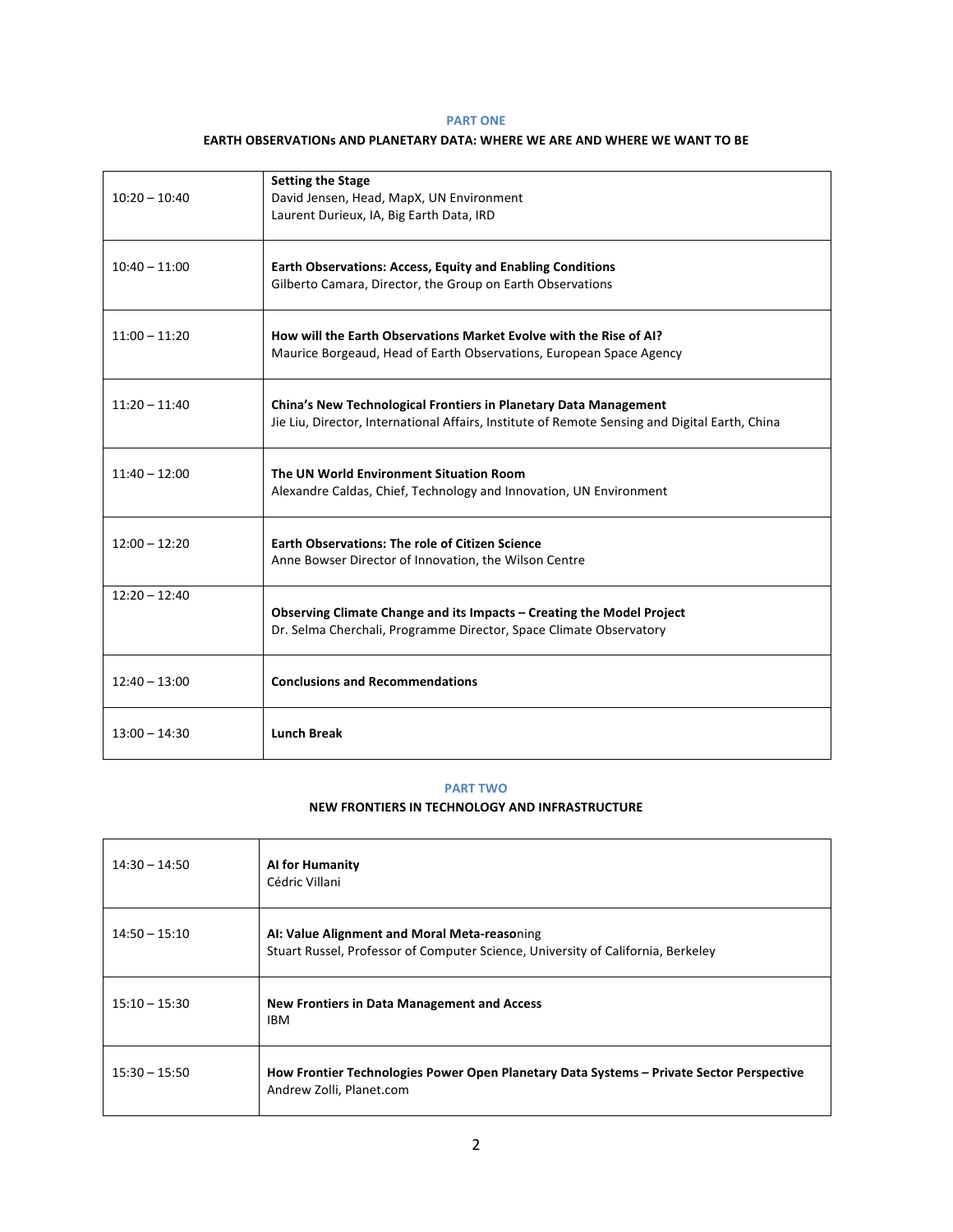| $15:50 - 16:00$ | <b>Coffee Break</b>                                                                                                                                      |
|-----------------|----------------------------------------------------------------------------------------------------------------------------------------------------------|
| $16:00 - 16:20$ | <b>Exploring New Frontiers for Humanity and the Planet</b><br>Cyrus Hodes, Advisor to UAE Minister of Artificial Intelligence, Host, UN World Data Forum |
| $16:20 - 17:20$ | What the Startups are up to<br>Shutong Jinag, CEO, Sorability, China<br>Geoffrey Hay, CFO, My Heat                                                       |
| $17:20 - 18:00$ | <b>Conclusions and Recommendations</b>                                                                                                                   |

# DAY TWO: FRIDAY, 19 OCTOBER 2018

#### **PART THREE**

# **Ethics, Governance and Transparency**

| $09:00 - 09:30$ | <b>Morning Coffee</b>                                                                                                                                             |
|-----------------|-------------------------------------------------------------------------------------------------------------------------------------------------------------------|
| $09:30 - 09:50$ | AI, Ethics and Transparency<br>Nicolas Miailhe, President, The Future Society<br>Jean-Pierre Ganascia, President, National Centre for Scientific Research, France |

## **PART FOUR**

## **TRACKING PRIVATE SECTOR SUSTAINABILITY LEADERSHIP**

| $9:50 - 10:10$  | <b>Tracking Private Sector Climate Leadership using Earth Observation Systems</b><br>Timothy Nixon, Chief Sustainability and Thought Leadership, Thomson Reuters                                                                                                                                             |
|-----------------|--------------------------------------------------------------------------------------------------------------------------------------------------------------------------------------------------------------------------------------------------------------------------------------------------------------|
| $10:10 - 11:00$ | Role of the Private Sector to Drive Innovation in Data, Analytics and AI<br>Harry Verhaar, Global Head of Global Pubic and Government Affairs, Signify / Bill Bien, Global<br>Head of Strategy, Signify<br>Giovanna Chiara, Senior Engineer, General Electric<br>Carlo Papa, Director of the ENEL Foundation |
| $11:00 - 11:30$ | <b>Conclusions and Recommendations</b>                                                                                                                                                                                                                                                                       |